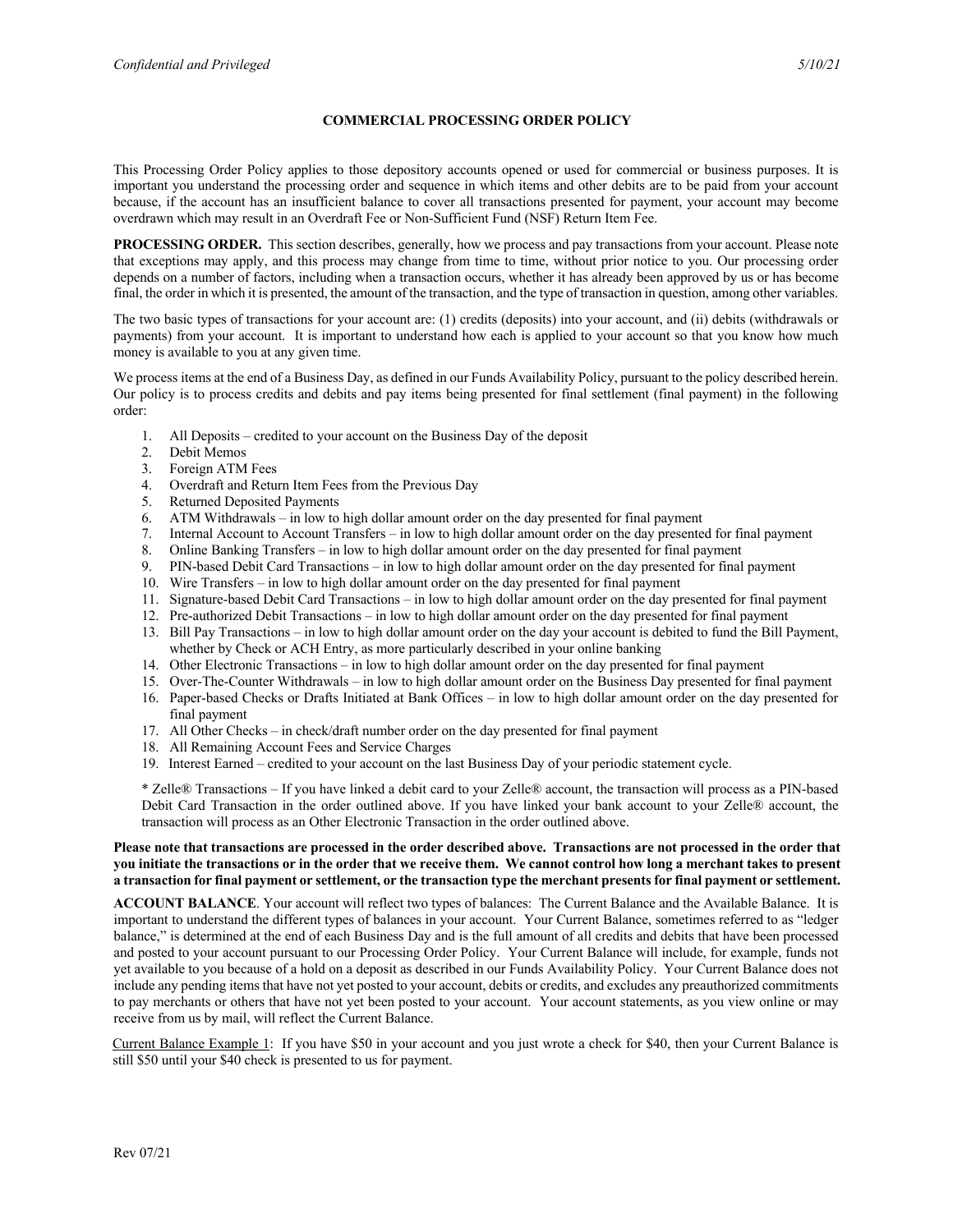Current Balance Example 2: Assume you have \$100 in your account and you make a debit card purchase for \$75. Although we may have electronically authorized the transaction, at the merchant's request at the time of your purchase, your Current Balance remains \$100 until the debit card purchase is presented to us for settlement by the merchant.

Your Available Balance reflects the Current Balance in your account plus transactions conducted during the day of which we are informed prior to our processing and/or final settlement. The Available Balance is calculated by subtracting any holds placed on the availability of funds, including for pending transactions we know about, and adding deposits and provisional credits. The Available Balance includes deposits you have made after the designated cut-off time for a particular Business Day and, while the funds are immediately available to authorize ATM or one-time debit card transactions, they may not be available to pay checks or other items presented to us for payment on the same Business Day. When you access our online and mobile banking features, these will inform you of your Available Balance and Current Balance at the time of log-in. Overnight processing typically occurs between 9PM EST and 5AM EST on a Business Day, online and mobile balances may not be updated during this time. You should check your balances outside of this time for the most current information.

Available Balance Example: Assume you have a \$50 Current Balance. You then deposit \$100 cash into your WesBanco account on a Saturday. Your Available Balance will be \$150. However, your Current Balance will remain at \$50, because you deposited the cash on a non-Business Day as per our Funds Availability Policy.

IT IS VERY IMPORTANT TO UNDERSTAND THAT YOU MAY STILL OVERDRAW YOUR ACCOUNT EVEN THOUGH THE AVAILABLE BALANCE AND CURRENT BALANCE APPEAR TO SHOW THERE ARE SUFFICIENT FUNDS TO COVER A TRANSACTION. Your Available Balance may not reflect all your outstanding checks, bill payments that you have authorized, or other outstanding transactions that have not been finally paid from your account. For example, in the Current Balance Example 1 above, the outstanding check will not be reflected in either your Current Balance or Available Balance until it is presented for final payment and paid from your account. In addition, your Available Balance may not reflect all your pending debit card transactions or ATM withdrawals. For example, in the Debit Card Transaction Example 2 below, if the merchant obtains initial authorization for the \$50 debit card transaction but does not submit the transaction for final payment within three (3) business days after initial authorization, we may increase your Available Balance by the previously authorized amount. This means that your Available Balance will not reflect the pending transaction unless and until the transaction has been presented for final payment and paid from your account. Even though your Available Balance has increased and is no longer reduced by the pending transaction, your obligation to pay the merchant still applies, and when the merchant presents the transaction for final payment, your Available Balance and Current Balance will be reduced. (PLEASE NOTE: Regardless of whether a transaction remains pending or whether the transaction is reflected in your Available Balance, all transactions are processed and paid in accordance with the Processing Order Policy and may overdraw your account and incur an Overdraft Fee or a Return Item Fee if you do not have sufficient funds when the transaction is presented for final payment and paid or returned by us.)

**The best way to know how much money you have and avoid paying Overdraft Fees and Return Item Fees is to record and track all your transactions closely.** Therefore, we encourage you to keep accurate records and practice good account management. This will help you to avoid creating overdrafts or NSF items and potentially incurring the resulting fees and charges.

**Point of Sale Debit Card Transactions.** When you use your debit card to withdraw funds from your account at an ATM or make a debit card transaction, the withdrawal or transaction is authorized based on your Available Balance. Upon the authorization of the debit card transaction, your Available Balance is reduced by the amount authorized, but your Current Balance is not affected at that moment.

A delay may occur between the time a debit card transaction is authorized (the time when you used your debit card at a store, for example) and the time when the debit card transaction is ultimately settled and paid from your account. Settlement delays are common and may be caused by several factors, including, but not limited to, a merchant's delay in submitting a debit card transaction, or if a transaction is authorized on a non-Business Day or after close of business. If we use your Overdraft Honor limit to pay any item that otherwise would overdraw your account or to authorize an ATM or debit card transaction, this may result in an Overdraft Fee.

In some cases, your Available Balance may have had sufficient funds to cover a debit card transaction at the time you used your debit card and the transaction was authorized, but intervening transactions processed after the debit card transaction was authorized, may reduce your Available Balance. If, at the time a debit card transaction is presented to us for final payment and settlement, your Available Balance after processing is insufficient to pay the transaction, this may cause an overdraft and you may be assessed an Overdraft Fee. **Overdraft determinations are made at the time of final payment and settlement, not at the time a transaction is authorized.** For the sake of clarity, please understand that the authorization of a debit card transaction does not segregate, escrow, or ensure that those funds will be available for the future settlement of that particular transaction. At all times, you are responsible for ensuring that your account(s) has a sufficient Available Balance to pay all your transactions, withdrawals, and debit items (including debit card transactions) when they are presented to us for final payment and settlement. In the event you have an insufficient Available Balance when a debit card transaction, which was previously authorized, is presented to us for final payment and settlement, we may, at our discretion, refer to your Current Balance as it exists on the day following our processing (instead of your Available Balance at the time of processing), and if your Current Balance is sufficient to pay and settle the transaction, we will waive the Overdraft Fee that otherwise would be assessed.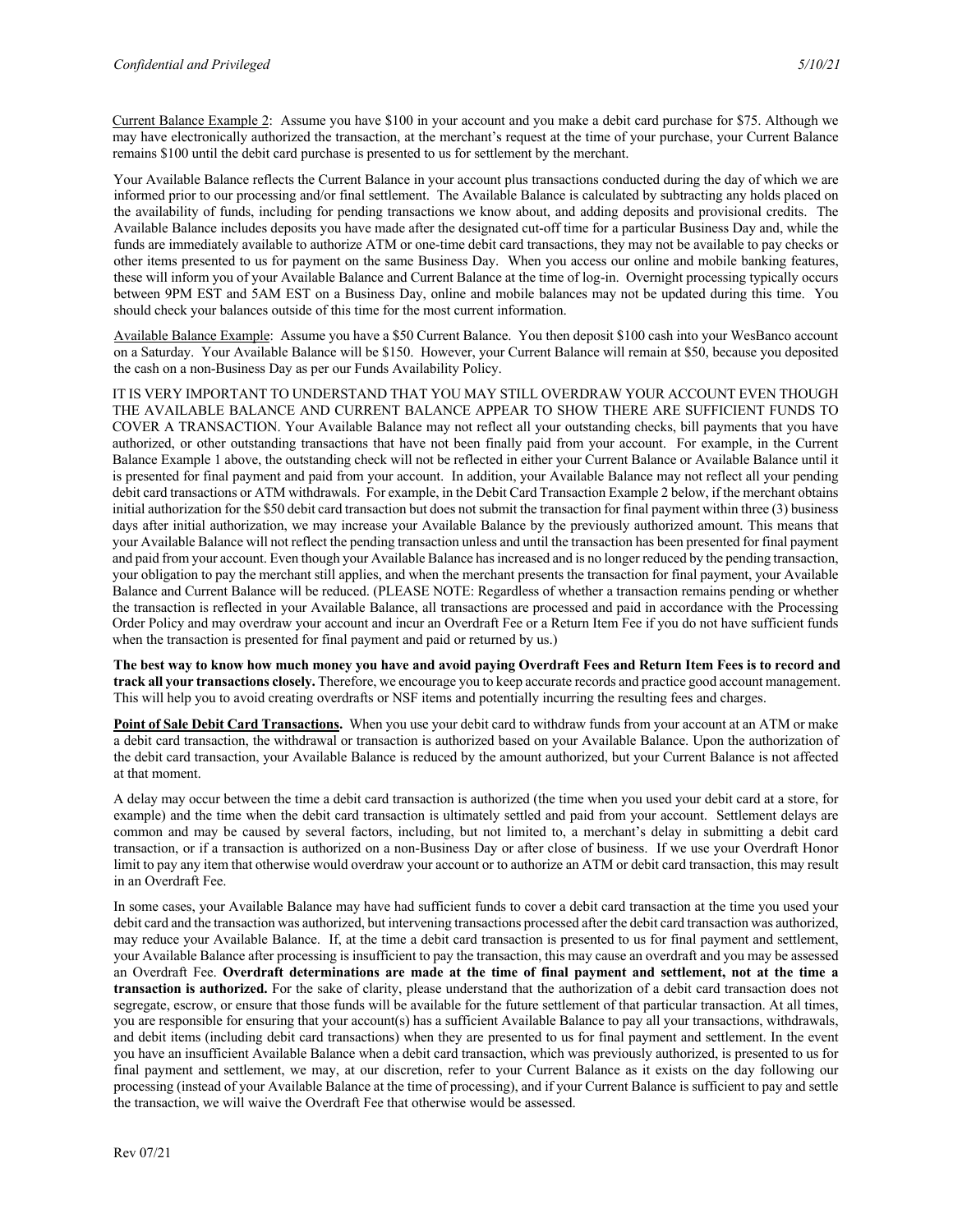POS Debit Card Transaction Example 1: Assume you begin the Business Day with a \$20 Current Balance and a \$20 Available Balance, and you do not have one of our Overdraft Protection Options as discussed below. If you try to use your debit card to make a \$90 purchase at a merchant's store (a "POS"), the merchant's attempt to obtain authorization for that POS transaction will be declined. Your Current and Available Balances will remain unchanged, and you will not be assessed an Overdraft Fee or Return Item Fee.

POS Debit Card Transaction Example 2: Assume you begin the Business Day with a \$80 Current Balance and a \$80 Available Balance. Also assume you conduct a debit card transaction at a Merchant's store (a "POS") for \$50 during the morning hours, which is authorized and consequently reduces your Available Balance to \$30. (Your Current Balance is still \$80.) During the afternoon, you go to a WesBanco ATM to withdraw \$80. Unless you have one of our over overdraft protection options, your attempt to withdraw the \$80 will be declined because you will not have a sufficient Available Balance. However, if you do have one of our overdraft protection options with a sufficient limit, then (1) your ATM transaction will be completed; (2) your Available Balance will be reduced; and (3) if the Bank receives the POS transaction that same day for final payment and settlement, then that night, during processing, the ATM withdrawal would post first under the Processing Order Policy before the POS debit card transaction and, because your Current Balance is now negative \$50, you consequently would be assessed an Overdraft Fee for the POS transaction.

POS Debit Card Transaction Example 3: Assume you begin the Business Day ("Business Day 1") with a \$50 Current Balance and a \$50 Available Balance. Also assume you conduct a debit card transaction at a Merchant's store (a "POS") for \$40 during the morning hours, which is authorized and consequently reduces your Available Balance to \$10. (Your Current Balance is still \$50.) During the afternoon, you go to another Merchant's store (a "POS") and conduct a debit card transaction for \$20. Unless you have one of our over overdraft protection options, your attempt to make the \$20 purchase will be declined because you will not have a sufficient Available Balance. However, if you do have one of our over overdraft protection options with a sufficient limit, then your debit card transaction will be authorized, and your Available Balance will be reduced to negative \$10. Assume that the next day ("Business Day 2"), your \$20 POS debit card transaction is presented to the Bank for final payment and settlement. That night, during Processing, the \$20 POS debit card transaction would post under the Processing Order Policy. Although your Available Balance is negative \$10, your Current Balance is now \$30. The following day ("Business Day 3"), the Bank will refer to your Current Balance, and because your Current Balance is sufficient to pay and settle the transaction, the Bank will waive an Overdraft Fee that otherwise would be assessed. Later that day, your \$40 POS debit card transaction is presented to the Bank for final payment and settlement. That night, during processing, the \$40 POS debit card transaction would post under the Processing Order Policy, and because your Current Balance is now negative \$10, you consequently would be assessed an Overdraft Fee for the \$40 POS transaction.

As part of our overdraft practices and our Overdraft Honor Program, we will not authorize ATM withdrawals or one-time debit card transactions unless you have a sufficient Available Balance at the time the ATM withdrawal or one-time debit card transaction is initially authorized. If you are in our Overdraft Honor program, we will authorize ATM withdrawals and one-time debit card transactions against your Available Balance plus your available Overdraft Honor limit. We may also consider other overdraft protection programs, including a WesBanco companion account or an overdraft line of credit, up to your limits in these programs.

We will not charge a fee if your account is overdrawn by \$5.00 or less or if the transaction causing the overdraft is less than \$1.00. We will not charge a fee if your account is overdrawn by the assessment of a bank fee. We charge a Collection Fee if the account's Current Balance remains overdrawn for ten days as a result of an Overdraft, including Overdrafts as a result of a bank assessed fee.

**MAINTAINING A POSITIVE BALANCE.** You agree not to overdraw your account. You agree to monitor your account balance(s) to ensure an overdraft does not occur. It is your responsibility to maintain an account with sufficient Available Balance to pay presented items and transactions. If your account lacks a sufficient Available Balance after processing to pay a check and/or preauthorized debit activity presented for payment, we may (1) return the item or (2) pay the item, at our discretion. If an item drafted by you (such as a check) or a debit transaction or entry you create is presented for payment in an amount that is more than the Available Balance in your account after processing, and we decide not to pay the item or transaction, you agree that we can charge you a Return Item Fee, in an amount based on our current Schedule of Fees. In the case of any one-time debit card transaction where we previously had authorized the transaction for the merchant, if at the time of processing of the subsequent settlement your account does not then have a sufficient Current Balance, then we will pay to the merchant the transaction amount and we may assess you an Overdraft Fee.

**OVERDRAFT PROTECTION OPTIONS.** Overdrafts may be covered by our standard overdraft practices available with your account, including the Overdraft Honor Program, a link to a WesBanco companion account or a line of credit. Overdraft Honor is our discretionary overdraft program, not a right or obligation to you, where we may approve your reasonable overdrafts including any applicable fees.

At our discretion we may pay and permit transactions when you do not have a sufficient Available Balance after processing. Overdraft Fees, Return Item Fees and Collection Fee will reduce the availability of your Overdraft Honor, and your account's Available and Current Balance. In the event your account is overdrawn, our overdraft protection options are as follows: